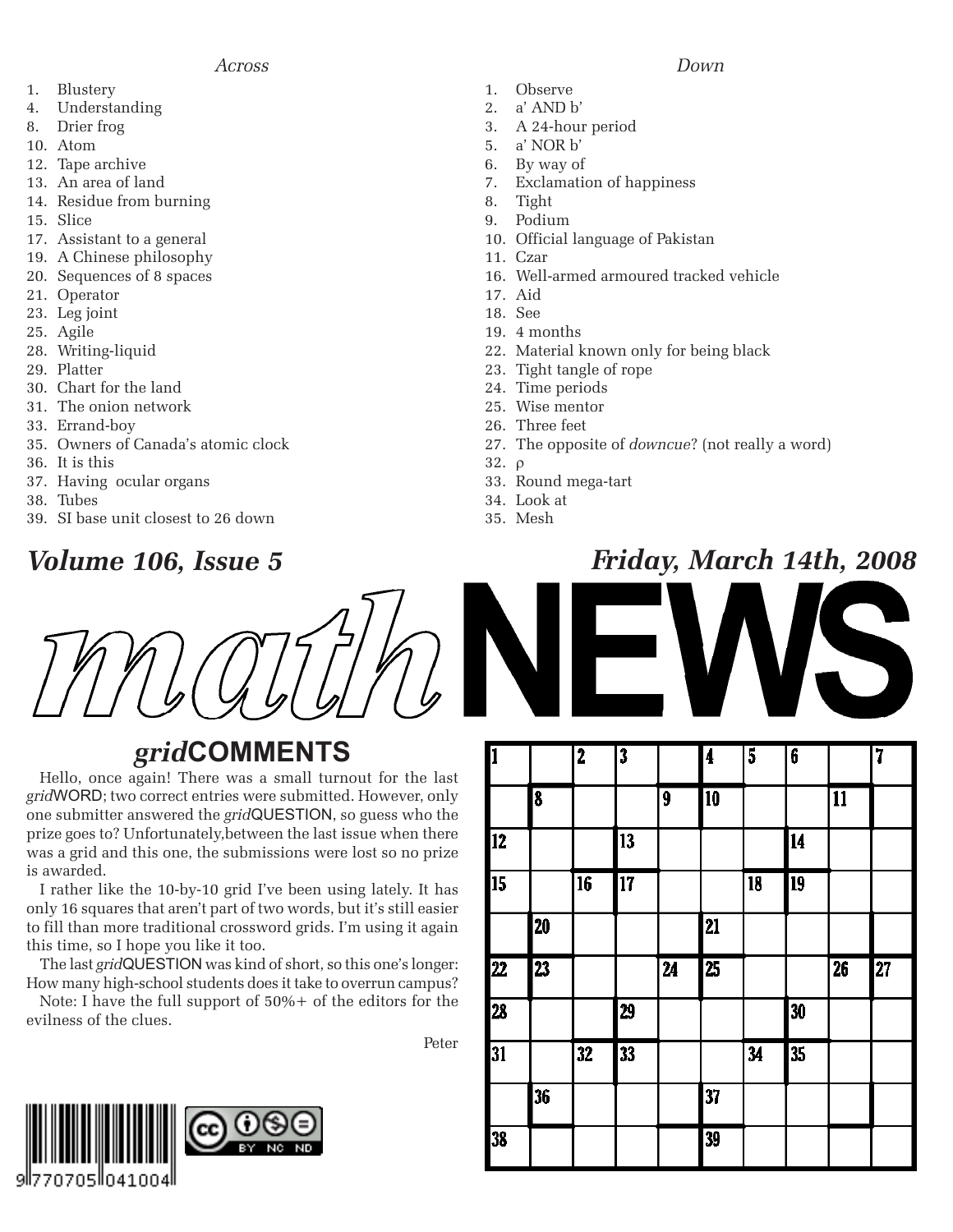#### *look***AHEAD**

| <b>mathNEWS</b>      |                                     |  |  |  |  |  |
|----------------------|-------------------------------------|--|--|--|--|--|
| March 14             | $mathP$ mathNEWS Issue #5 released  |  |  |  |  |  |
| March 24             | <i>mathNEWS Production Night #6</i> |  |  |  |  |  |
| March 28             | mathNEWS Issue #6 released          |  |  |  |  |  |
| <u>MathSoc</u>       |                                     |  |  |  |  |  |
| Wednesdays           | Games Nights                        |  |  |  |  |  |
| Thursdays            | Movie Nights                        |  |  |  |  |  |
| March 25             | Retro Dance Party                   |  |  |  |  |  |
| <b>CECS</b>          |                                     |  |  |  |  |  |
| <b>Now</b>           | Continuous Phase Ongoing            |  |  |  |  |  |
| <b>Miscellaneous</b> |                                     |  |  |  |  |  |
| March 21             | Good Friday                         |  |  |  |  |  |
| March 23             | Easter Sunday                       |  |  |  |  |  |

### **Undergraduate Program Review**

Thanks to all students who participated in the Undergraduate Program Review Web Survey. There was a 38% response rate, which is very respectable for a web survey. As promised, four participants were randomly selected to win \$50 gift certificates from Food Services. Congratulations to:

- Sachiko Goto
- Michael Finistauri
- Kathleen Li
- David Ma

The winners will be contacted by the WatCard office via email to claim their prize.

Jack Rehder

Executive Assistant, Faculty of Mathematics

#### **Are you thinking of an MBA?**

Wednesday, March 19 5:30 - 7:00, TC 1208

Hear from a current MBA student (a UW grad), a representative from the MBA program from Wilfrid Laurier University, and a Career Advisor from the University of Waterloo about applying for an MBA. This workshop will provide an overview of the requirements for MBA programs, what to consider when choosing a program; advice on personal statements, reference letters, and the interview process. There will be a Q&A period at the end.

#### **ISSN 0705—0410**

*math*NEWS is normally a fortnightly publication funded by and responsible to the undergraduate math students of the University of Waterloo, as represented by the Mathematics Society of the University of Waterloo, hereafter referred to as MathSoc. *math*NEWS is editorially independent of MathSoc. Content is the responsibility of the *math*NEWS editors; however, any opinions expressed herein are those of the authors and not necessarily those of MathSoc or *math-*NEWS. Current and back issues of *math*NEWS are available electronically via the World Wide Web at http://www.mathnews.uwaterloo.ca/. Send your correspondence to: *math*NEWS, MC3046, University of Waterloo, 200 University Ave. W., Waterloo, Ontario, Canada, N2L 3G1, or to userid mathnews@student.math.uwaterloo.ca on the Internet.

This work is licensed under the Creative Commons Attribution-Noncommercial-No Derivative Works 2.5 Canada License. To view a copy of this license, visit http://creativecommons.org/licenses/by-nc-nd/2.5/ca/ or send a letter to Creative Commons, 559 Nathan Abbott Way, Stanford, California 94305, USA. Terms may be renegotiated by contacting the editor(s).

Tezcatlipoca and Quetzalcoatl: Michael Perkins and Michaelangelo Finistauri

### *mast***HEAD**

It's a bird! No, it's a plane! Wait — it's a bird getting hit by a plane! As funny as that may sound, it's even funnier to watch. We would like to take this time to remind you that no animals were hurt in the making of this issue of *math*NEWS. However, some of the production staff passed out due to exhaustion and three classrooms caught on fire. All in all, it was a good day.

The conscious production staff were joyous to know that they were still among the living at the end of the production night. So we celebrated with song and dance as represented by eating tasty, delicious pizza. As the joviality came to its peak, someone posed the question: Where do yuppies come from? And they responded. The production staff, not the yuppies. With words, no less. Impulse Vector "You see, when a man loves a woman…", Val "Laurier?", Peter "Killing puppies with badly writen regexes", ebering "Hippies who surrendered to the man", Matt "Yogs", Thor "It's kind of like the bubonic plague, see…" , StaticIP "Every time a bell rings…", Math.random() "Boobies?", Megaton Panda "Demented-shaped Guppies!", 42 "Badly encrypted midterms"; Kaitlyn 'Half-Pint' "When the first college graduate tried on his first power suit and cackled, the cackle broke into a thousand pieces and they all went skipping about, and that was the beginning of Yuppies."

Thanks go out to Graphics, whose intrepid adventures inspired such classics as Sherlock Holmes, Chip & Dale's Rescue Rangers and Canada's Next Top Model. We also appreciate oxygen and are hoarding almost all of the world's supply in our office. We thank daylight savings time for being the nation's euphemism for "Sleep robbers", the fridge in the MathSoc office for making me attractive by comparison and Mr. Potato Head for being my #1 place for hiding the bodies.

Michael 'perkiEd' Perkins "The kingdom of Yupp." Michaelangelo 'AngelED' Finistauri "They come out of the sky in pods, known as mini-vans, and once you go to sleep you wake up as one of THEM."

### **Retro Dance Party**

#### *Dancing to songs older than you*

It's retro! It's a dance! It's a party! It's RETRO DANCE PARTY! MathSoc is hosting an all ages dance party at Fed Hall (for those of age, alcohol is upstairs) open to all UW students. It will be on either March  $25<sup>th</sup>$  (look out for the posters or join our facebook event) from 9 pm to 1 am. Visit www.phatalbert.ca/retrodanceparty.html to request the songs you would like to hear. Sign up early at mathsoc.uwaterloo.ca/ retrodanceparty to get in for free, it will be \$2 at the door otherwise so feel free to show up and dance the night away to your favourite hits, or bombs, from the 70s and 80s. Tell all your friends!

Math.random()

### *prof***QUOTE**

(A tutorial in RCH 101) (Prof is writing on bottom board) (Top board slides down spontaneously) (Prof after recovering) Need to strangle some engineers…

Marshman MATH138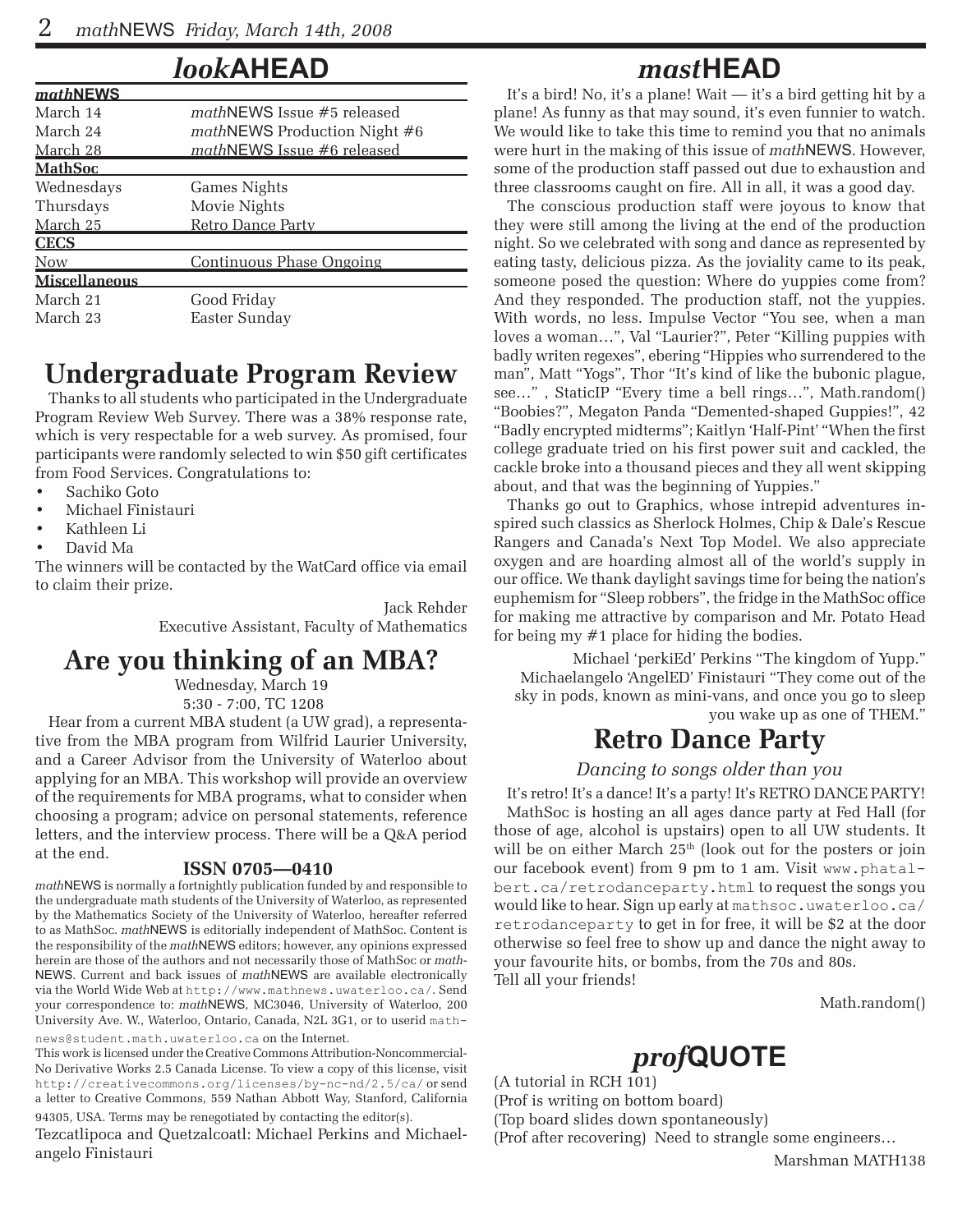#### **CSC Flash**

Greetings, humans! Your Chairbeing Extraordinaire here for another flash of CSC. Currently on the horizon is a talk on Game Theory by Professor Kate Larson, another contest, and the glorious defeat of the Pure Mathematics Club, despite their most valiant efforts to overcome the unstoppable Dalek army of the CSC.

#### *Game Theory*

This talk promises to be of interest to all CSC members; university politics are often referred to as "The Game" and I infer that after this talk those in attendance will be able to figure out the exact combination of signatures needed to be given a degree without actually taking any more courses. Also along this line, attendees should be greatly helped in future CSC competitions, as we all know those are based exclusively on board games in one way or another.

#### *Contest*

The acclaimed *CSC Covert Operations Department* is again cooking up a unique programming contest to offer to members. Details are currently on a need to know basis, and frankly you don't need to know now. What I can tell you is that it won't be based on any board game and will require concepts from Social Implications of Computing for the best performance; so study up on those implications and practice your essay writing ability as this contest is sure to be a challenge.

#### *Expansion of Glorious Empire*

The date has been set for the PMC-CSC Pentathalon: March 29-30. I am informed by my counterpart in the PMC (We Daleks have our hands in most student governments at this university) that they are still in need of competitors for some events. Sadly this is also true for some parts of the CSC contingent; however, member executions promise to be up this week unless our teams are filled in. I don't think this will be an issue, since the CSC Dodgeball team, a wing of the Covert Operations Department, is rumored to be flinging 15 Kg medicine balls at significant velocities and spine cracking accuracy. To the dodgeballers: EX-TER-MI-NATE!

> Chairbeing Extraordinaire Calum T. Dalek

### **Picard's Theorem**

#### *Or: How I learned to stop worrying and love mathematics*

Many of you may have heard of this "Picard's Theorem" from the mumblings of the crazed pure mathematicians, but I'll bet few of you actually know what it is. First, there are two: Little Picard and Big Picard, but nobody ever uses Little Picard since it's too small to be of any use, so if you've heard mumblings about Picard it was definately Big Picard.

#### *What does the theorem state?*

Picard's Theorem (I know there are two, see above if you are still confused) states: Any mathematician confident enough in his work to summon Big Picard to defend it must be right. The first question you probably have is "What is this self referential nonsense?" and my answer is that mathematicians, having inherently poor writing skills assign the same name to many different things based on context. In the context of the statement of the theorem, Big Picard refers to a giant version of Jean-Luc Picard, who is identical to the regular Jean-Luc Picard but is 1 kilometer tall and reacts violently to incorrect mathematical statements. He can be summoned by convening what mathematicians call a "trial by Picard" where senior mathematicians convene in secret chambers with the person invoking Picard's Theorem in a special chair donated by Paramount studios. Here they whisper the sacred incantations "Red Alert; Picard to the Bridge" and sound a loud klaxxon alarm. Upon the arrival of Big Picard the person in the chair must read their mathematical statement, and should Picard disapprove they are plucked from the chair and flung into the Sun. Should Picard approve, they will be granted a guest stay of one hour aboard his starship, considered an honour greater than the Fields medal by some.

#### *"You can't prove that, it's just brute intimidation!"*

Really? I think I can. Proof: By Picard's Theorem, Picard's Theorem is true. Everyone knows the good Captain is far too egocentric to let it be false. If you doubt me further I will without fear submit to the trial.

Wesley Crusher, Boy Genius

#### **Brawl**

#### *Samus has a Zero-Suit? Samus is a girl?*

As every self-respecting gamer already knows, Super Smash Bros. Brawl came out this Sunday, bringing with it a revised character list, featuring more characters along with the classics: Mario, Kirby and Link. The only thing I wonder is who decides which characters make the cut.

*Don't let Mario touch you, he's not a real doctor!* That's right. Dr Mario MD just couldn't make the new list. As one of the soon-to-be-forgotten characters, he joins Roy and Young Link on the bench.

Pokemon also took a huge hit, loosing both Mewtwo and Pichu in this new edition. Replacing them are some newer, wierder magical animals from the pokemon games I never bought. I openly admit, I never heard of Lucario before Brawl came out. Frankly, I stopped paying attention to Pokemon once they discovered land outside Kanto.

I wonder what happened to the characters we all loved back in the day, before all these crazy new games? Why can't characters like the Deer from *Deer Hunter*, the Duck from *Duck Hunt*, or the left paddle from *Pong* get a spot on the lineup? Wouldn't we all like to see the L-shaped piece from *Tetris* bash the hell out of Mario?

Overall, Brawl is good. Very good. The extended character list makes playing a hell of a lot more fun. I can now watch pokemon whip little children like Ness (Ness deserved it for beating helpless animals in the previous versions of Smash Bros) and wonder how Zelda could fight Sheik (multiple personality disorder, maybe?)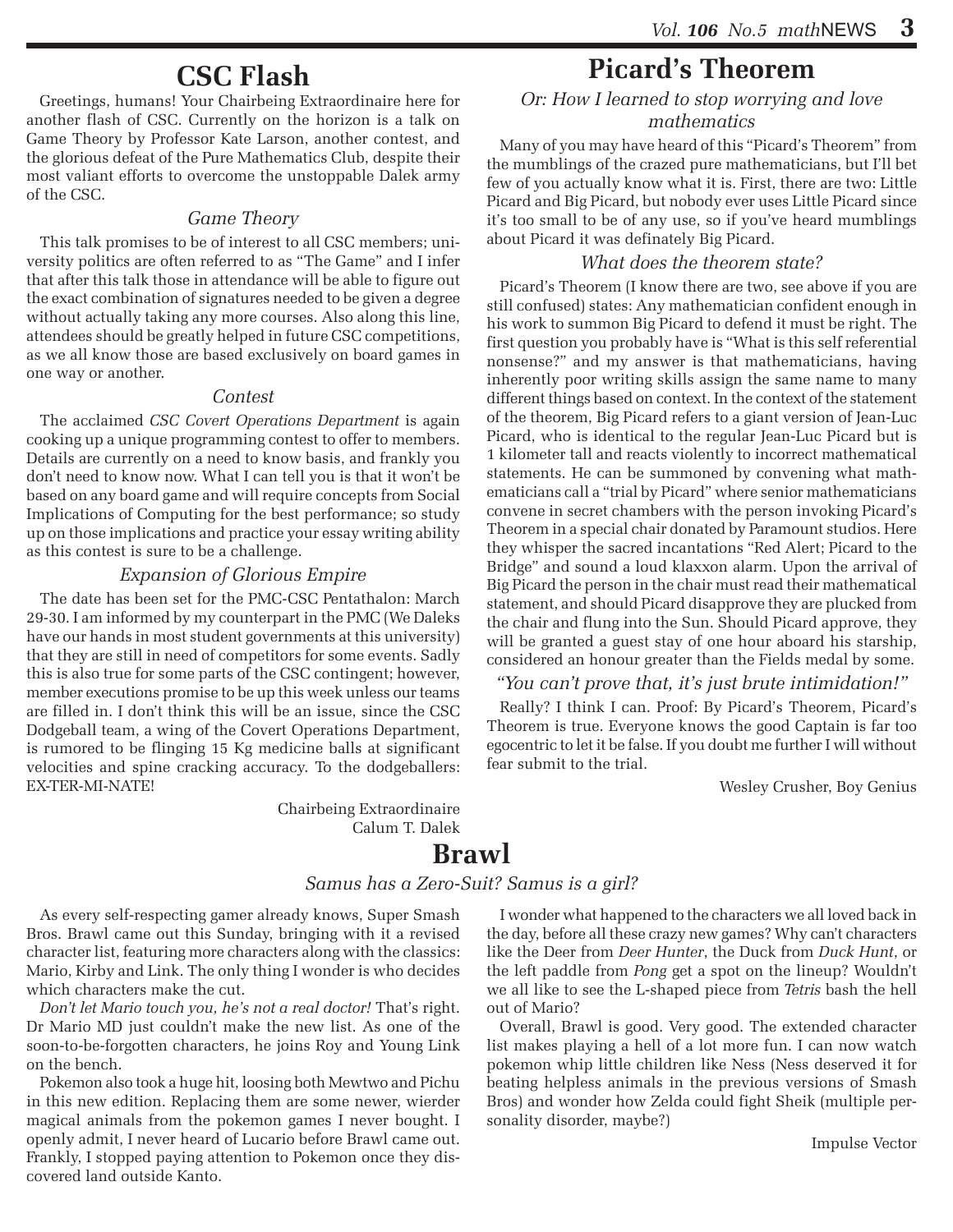## **Dress code for classes**

*A topic requiring debate*

It's the eleventh hour and I still haven't figured out how to phrase this politely. It's my intent to write a fair, balanced and rational article about a fairly odd and sensitive topic.

A particular instructor of mine dresses casually for lectures. This in itself is perfectly acceptable to me. However, on occasion her outfits show some skin at the waistline and it got me to thinking: if this crosses the line I feel has to exist for dress code for the people at the front of the classroom, where is the line? Also, where is the line for everyone *else* in the classroom?

Instructors are clearly at their job when they are teaching us, which I find makes it easier to set a particular bar:

- no spaghetti straps, halter tops, or strapless tops
- no shirts whose necklines are designed specifically for maximum cleavage
- no midrifts
- no shorts or skirts shorter than midthigh
- generally-neat clothes (no tears or other holes  $-1$  know how much money you make)
- comfortable shoes (although, that's a me-worrying-thing, not an "appropriate"-thing).

When it comes time for me to list appropriate wear for students, I find it more difficult to pin down. I think it comes down

# **Thor gets a lesson on encapsulation**

I recently had the opportunity to get a textbook example of the value of accessors and mutators, which I thought I'd share. I've always considered getters and setters a little dumb because they seemed to be exactly the same as public fields, except slightly more inconvenient. I know they allow you to pre-process variables a little before assignment in the future should that ever need to happen, but that never really seems to happen to me or become necessary. But there's another benefit to getters and setters. A co-worker of mine and I (both Visual C++ developers) ran into an odd problem after a recent update to our code base. Under certain circumstances, our code was crashing with a corrupted pointer to configuration data. Both of us had code that relied on this pointer and modified it. The difference was that I used good object-oriented encapsulation. We both set about debugging why this pointer was corrupted. I simply set a breakpoint on the setter for the pointer, ensured that my code wasn't modifying it, and demonstrated that the pointer was probably being deleted prematurely in one of the DLLs we had. I went over to tell my co-worker that we'd probably have to get a few other people involved, only to find him still crawling over his code adding breakpoints everywhere he'd modified the pointer to make sure none of them happened at the wrong time. Because he didn't have a setter function, he couldn't really be sure that his own code wasn't at fault. I, on the other hand, knew that the pointer was a private member of one of my objects, knew that it was only being modified at the right times (because I'd centralized access to that pointer), and rightly concluded that I wasn't to blame. Encapsulation saved me time and effort!

to deciding what role the students play in the classroom. Are they also professionals, since learning is usually considered a step in one's career? Alternatively, are they customers in the marketplace of learning, and; therefore, can dress any way they like since they've paid their fee to be here?

Not only do I suspect that it falls somewhere in the middle, I suspect that one might argue (if they were really stretching reason) that if the classroom is one like the 4<sup>th</sup> floor MC rooms, what's happening below the waist isn't in question, since it's not visible during teaching *[Down with pants! — AngelED]*. Also, since students are often in a negative-income situation, their general shabiness may be excused since, sad to say, \$10 for an outfit from the VV Boutique may break a student's budget.

So, I'm not going to try and enumerate equivalent rules for students, other than to say I think we could all agree that unnecessary cleavage is a disruption in any semi-public location. Another writer points out that shoes are a must, but I'm not sure I agree (other than any health code reasons).

Perhaps the only way to decide is through a debate I would love to hear.

anon (female) student

### **Hockey shorts!**

#### *Because I ran out of time writing the other article*

The hockey season is winding down, so here are my quick picks for certain end of year awards:

- **Hart Trophy:** Alexander Ovechkin has this award down if his team makes the playoffs. If not, then Malkin makes a good case; although, I really like the play of Brodeur here as well.
- **Norris Trophy:** This may be Lidstrom's award to lose, but his injury has opened up the possibility for Zdeno Chara, who logs almost 30 minutes a night in Boston and is feared on both the offensive and defensive ends.
- **Vezina Trophy:** There is no argument: Brodeur takes this award again. Leclaire, Luongo and Nabakov tried, but won't be good enough.
- **Bill Masterton Award:** This award might as well be called the "whoever got a really big disease award". Kessel took it last year, but this year it has to be Jason Blake, and if Zednik comes back , he's got it locked up next year.
- **Calder Award:** While Kane was the most outstanding rookie in the first half, Nicklas Backstrom in Washington has really come to life with Ovechkin on his wing. I think if Backstrom overtakes Kane in point totals, his second half surge should get him the award; although, there is no wrong answer between the two.
- **Surprise of the Year Award:** Mike Ribero is a good candidate for this , but Pascal Leclaire in Columbus also makes a strong statement. On the flip side, maybe I'll just give this imaginary award to Mikka Kipprusoff, that disappointment. Megaton Panda in a Rush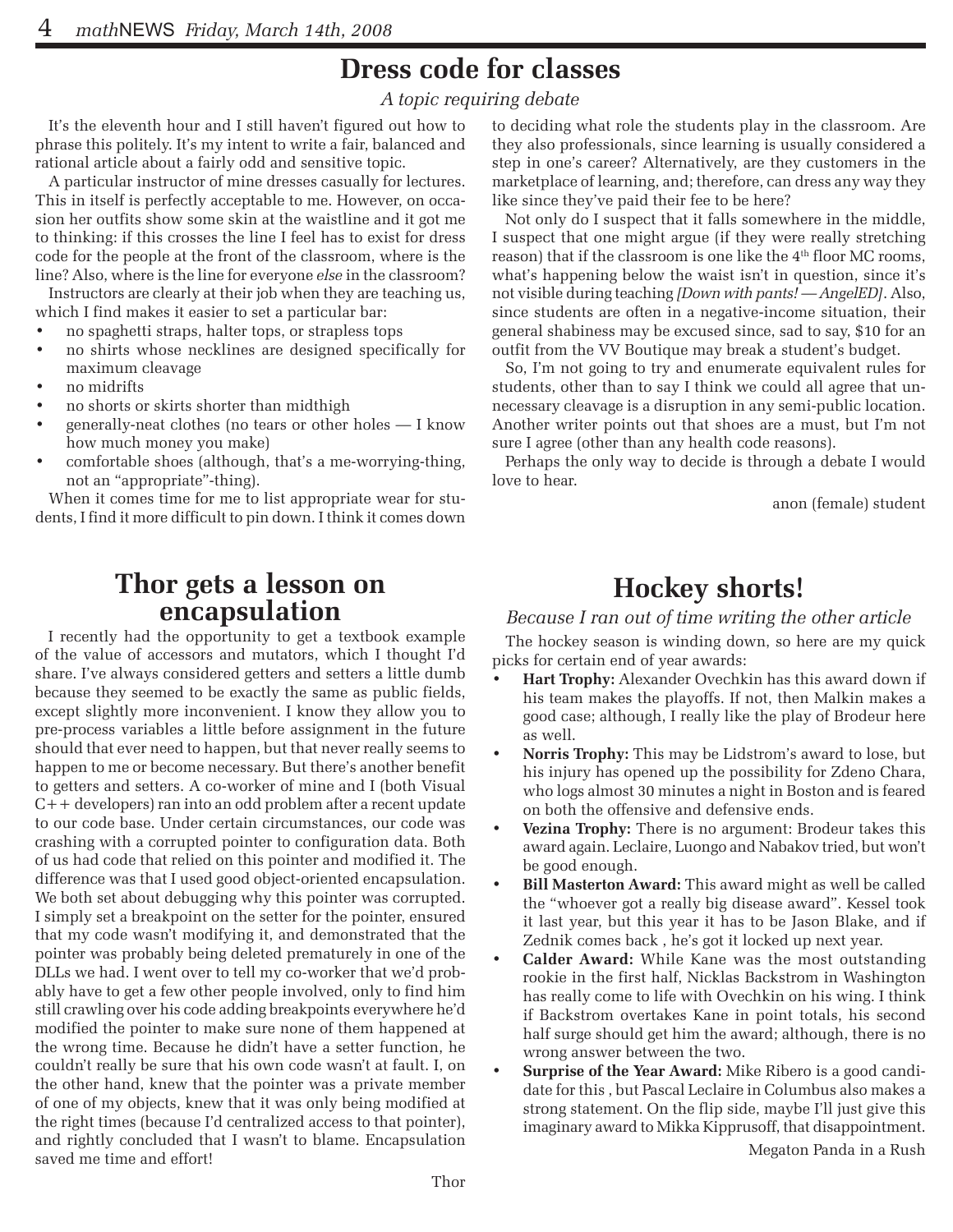### **The Definitively Subjective Top 10 Games List**

#### *In my not-so-humble opinion*

Everyone has a different opinion when it comes to games. Some prefer it old school, with games like Tetris and Pong taking high marks for their nostalgia factor, while others prefer the glossiness of the newer graphics, a feature that games created a decade ago cannot offer (except Plasma Pong!). For me, good games come from all over, be it the nostalgia, a wonderfully crafted story, or even a gameplay system that works so well that it is unforgettable. Behold! My list of my favourite games ever!

- 10. **Tales of Phantasia(SNES):** A wonderfully crafted RPG with a great sense of humour in just the right places, ToP is a masterpiece of its time. Featuring an engaging storyline, lovable characters (including one named Chester!), and a fun battle system, ToP is a must play for any fan of RPGs. Unfortunately, Nintendo was reluctant in porting it to America, so you will have to find an alternative fantranslated version online.
- 9. **Titan Quest(PC):**Most people may not agree with this being included, but I absolutely loved Titan Quest. The story, like just about every other hack 'n slash RPGs, is on the flimsy side (In fact, in the core campaign, you fight only 1 titan.) That said, the gameplay is excellent. The loot is vast, as are the skill trees, making for a good time waster each time you play. Choosing 2 masteries out of the 9 is a new adventure every time. The graphics are also no slouch, as the grass sways as you move through the plains. The gloominess of the caves, and even the majestic moutains are all a treat to the eyes. Titan Quest is a deserving candidate here, even if you feel like the gameplay is as old as Diablo.
- **Pokemon Crystal(GBC):** The younger fans may disagree, but I feel Pokemon hit its peak between the second and third generation. Crystal offered a unique blend of nostalgia that carried over from the RBY era and the new ideas incorporated with the next gen games that vaults it to the top of my pokemon favourites. Its roster of 251 pokemon may be small in comparison, but the game is still extremely fun. With a story that takes you through both Johto and Kanto and back, you will have a blast plowing through the simple gameplay with your squad of supermonsters. The replayability and its excellent link battling system are why it's on this list at number 8.
- 7. **Resident Evil 4(Multi):** I'm not a big fan of horror-related games, but RE4 is by far the best third person shooter I have ever played. A pretty cool story and fun surprises everywhere really makes the game a lot of fun. While linear, this story has enough interesting characters and awesome monsters to keep you coming back to it more than once. The customization of weapons, the side games, and more makes this a worthy buy for any gamer.
- 6. **Rock Band(Multi):** Think Guitar Hero, but better. A great party game, the developers have really taken the idea of Guitar Hero one step forward and created a masterpiece. Not much to say here, but if you haven't tried it, you need to, now.
- 5. **Rollercoaster Tycoon(PC):** Fans of tycoon-type games would love RCT. While there are RCT2 and RCT3(the latter being in 3D), the original was still the best of the franchise with

its quirky characters and great roster of rides to build, while not being overbearingly sandbox-y (RCT2) or too much of a graphics whore(RCT3). There's even death to the peeps, with crashing coaster accidents and simple drowning for you to spend your time on when you get bored.

- 4. **Sims 2 (With Expansions)(PC):** Yes, I know. The Sims, while being a simple game where you play as families of people eating virtual food and playing virtual computer games like the Sims, is strangely addictive. With its many expansion packs and user-made objects, it has a lot of things to explore, and you get a chance to do things with "sims" that would be otherwise obscene or frowned upon in real life. (Wife sleeping with your female maid while husband is in the bathroom? It can happen!)
- 3. **The Elder Scrolls IV: Oblivion(Multi):** Rarely do you find an RPG that combines sandbox play with an interesting story and excellent sidequests. Oblivion has all of the above! I spent a good 50 hours doing sidequests without even scratching the surface of this incredibly deep and well-written game. What makes this game even more amazing is the incredible number of mods that have been created for the game, giving you a whole new game experience altogether. If you haven't played this game yet, now would be a good time to treat yourself: Go play it!
- 2. **Eastside Hockey Manager 2007(PC):** Hockey fans, look here! EHM is the single greatest hockey simulation management game ever! Based off the 2006-7 season, you can choose to take the GM role with any of the NHL teams, OHL teams, AHL teams and even teams in Europe and other minor leagues around the world! Featuring realistic financial limitations (Salary cap in the NHL, for example) and your ability to create lines and tactics for your team down to how much they should shoot at the net, this is a complete package that is well worth \$40. In fact, you can even start the game with an optional fantasy draft! Scouting, drafting and developing players are also all in this robust package What warms your heart more than a  $7<sup>th</sup>$ rounder who ends up as a 2nd liner in the NHL? If you're a true hockey fan, you must try out the game! Get it from eastsidehockeymanager.net and give it a whirl!
- 1. **Earthbound(SNES):** An RPG that manages to charm its way into everyone's hearts, this timeless classic is often forgotten because of its simple graphics, but beyond it lies a tale with great twists and humour. Set in the modern day, it replaces swords and wands with baseball bats and frying pans. The battle sequences are filled with psychedelic colours and bluesy tunes and the enemies are just downright whacky. For example: the New Age Retro Hippie and the Unassuming Local Guy. The game also maintains a good laugh with references to the Beatles and even the odd fart joke, it's plain awesome. If you can find this game somewhere, give it a whirl!

I hope you can take at least one game off this list that you want to try out, and if you do, let me know how you liked it!

Megaton Panda - Off to play the Sims while watching CSI.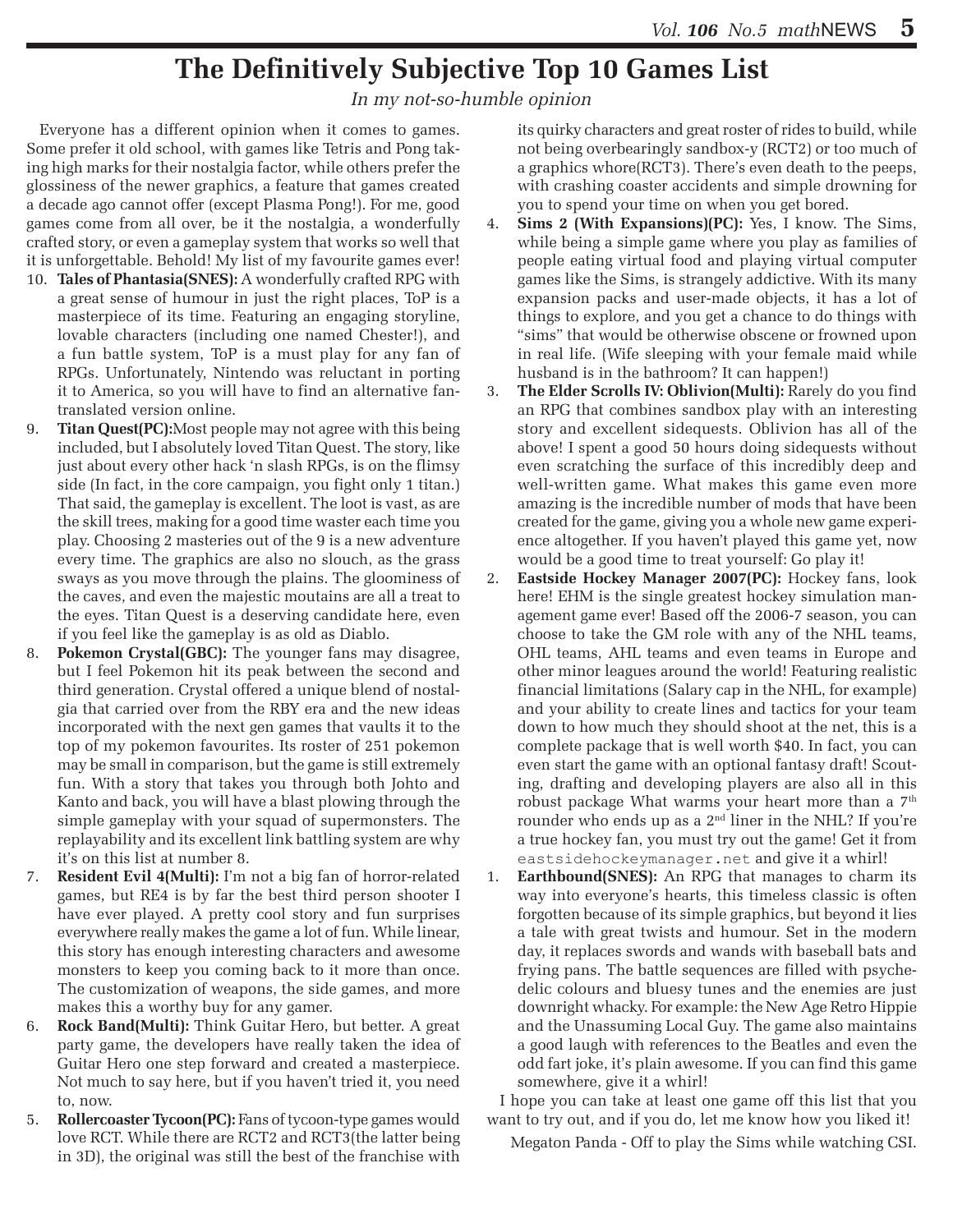### *math***QUOTES**

*Like* prof*QUOTES, only with 700 times more megalomanical, ego-tripping, inside-joke-filled, self indulgent narcissism!*

- "Two seconds before I initiated this conversation, I popped through a hole in space time and warned myself not to. Unfortunately, in doing so, I removed the reason for which I went back in time in the first place, and so I did anyway. Shit."
- "It's so stupid it causes physical pain. The person who created those is my idol. He has achieved a level of evil and sadism that I can only dream about."
- "I once put a keystroke logger on a guy's computer, then found out his email password and emailed stupid chain letters to everyone in his address book so they'd hate him, and then he died because he had leukemia. True story."
- "Asking for advice of any kind at the CSC is a bad idea. Even if you do get a response that sounds helpful, it's probably just someone trying to make your problem worse for their own sadistic enjoyment."
- • "I dunno, it seems a bit heavy handed. Maybe a more subtle approach to improving turnout would be better. Like "Come write for *math*NEWS or we'll come to your house and kill you, desecrate your father's corpse, rape your mother, put your children to work in the coal mines, burn down your village, salt your fields, and make a pile out of the skulls of your neighbors."
- "It's not like you can have crap and opposite crap (anticrap as it were) and make no crap. Instead, the crap builds up and causes an abundance of crap."
- "Every time we talk, you steal a tiny fraction of my life. I've decided to stop talking to you and instead use the time to hunt down and execute your parents for the crime of giving birth to you."
- "In a theoretical world where I cared, I'd go through and point out which people you should ignore and which ones you should listen to. Obviously, such a world cannot exist outside the realm of mathematics."

### **Slogans**

- mathNEWS: Now with 20% more of your doctor-recommended minerals!
- math**NEWS**: Where Funny goes to die.
- mathNEWS: the Manhattan Project's least anticipated sideeffect.
- mathNEWS: Remember in Brave New World when they sent all the dissenters to Iceland? Well, this is Iceland.
- mathNEWS: Only God knows what goes on here... and he'd rather not.
- mathNEWS: La la la la la, I can't hear you!
- mathNEWS: Just like that movie, with that guy!
- mathNEWS: Ignorance really IS bliss!
- math**NEWS**: NOT a government psychological experiment. Trust us.
- math**NEWS**: We don't have WMDs either.
- mathNEWS: You're not in Kansas anymore.
- mathNEWS: Nothing that cannot be condensed to a single scream of bloodthirsty rage.
- "And then, suddenly, a squadron of English teachers appeared to spank you for your mutilation of tense!"
- "The ice cream Jihad has begun!"
- • "Where do hermaphrodites fit in to this discussion?"
- "There are thousands of ways of sending a deep message that don't involve inserting objects into the rectum."
- "Little known fact: For every *math*NEWS article you write, you get three more concubines for your personal harem in the afterlife as well as 200 "JesusBucks" to be redeemed upon death."
- "Don't hate, man. Love. Love is the answer. Actually, love is the question. The answer is "All night, baby, YEAH!""
- "Fulfillment is overrated. I pawned it for more drug money."
- "Pay \$16 a month so Blizzard can drain the humanity out of my soul? Sounds like a bargain!"
- "That is an incredibly stupid idea, but at least it's *entertainingly* stupid, as opposed to the kind of stupid exhibited by, for instance, George Bush, which is more of the "oh-god-I-can't-believe-he's-really-running-the-country" kind of stupid."
- "But let's face it: Making graphs is way more fun that social interaction anyway"
- "I have just three things to say: 1) Age-based legislation is inherently unjust. 2) Use protection. Seriously. 3) You, me, and a stick of butter, baby."
- • "I think I'm subconsciously a nudist."
- "My god! I think phishing has become a sentient life form! Now it's using Nigerians to reproduce! Humanity will surely perish in a hellstorm of email!"
- "Are Darwin and I the only the people that see a potential problem in sexually educating math students?"
- • "On an unrelated note, does anyone want 25,000 alpacas and a batman costume?"

Thor

### **Poetry for the soul**

*Just kidding*

Blue eyes, white dragon You walked into my trap card. I play Mirror Force!

 Pokemon battle! Pikachu, thunderbolt now! Gotta catch'em all!

 Skip five episodes, It's still on the same damn fight. I hate Dragon Ball.

 TV sucks today. Must get off the comfy couch. Got to do homework.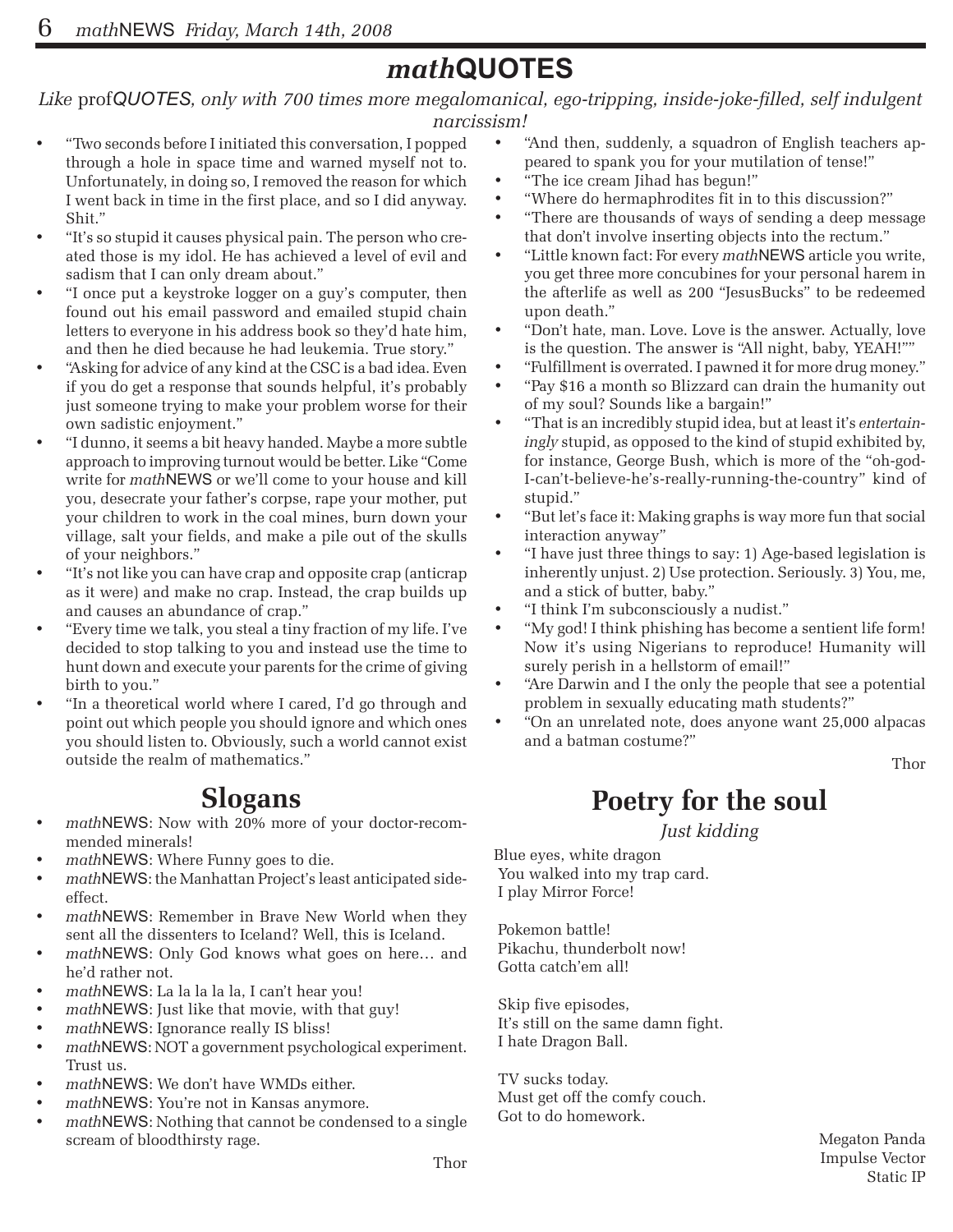### **Conversations with Idiots**

#### *The thin blue line*

Time to talk to you about a very special kind of idiot: the self-righteous fucktard, more commonly known as the "numbskull". This type of idiot is seen naturally in city environments with an unusual penchant for hating law enforcement officers while breaking the law. The numbskull is more often than not uneducated, brash and has a criminal record. Having met many numbskulls in my life, I have noticed that they seem to have suffered cranial damage and will use any argument they possibly can to make themselves seem superior to police officers. On the outside, their arguments may differ on a contextual basis; however, they are usually very easily categorized.

- I was only committing a minor offence, they didn't have **to bust me** — there are two huge problems with this argument. First, committing a minor offence is still committing an offence. As citizens, we do not have the right to select which laws we obey or disobey. When we disobey a law it is a conscious decision to do so and as adults we should recognize that there are consequences for breaking a law. Secondly a law **enforcement** officer would not be **enforcing** the law if they just decided to not bust you. Why shouldn't they bust you? That's what your precious tax dollars pay for? If you want the police officers to sit in coffee shops all day and eat donuts, then vote on it, but then don't complain when you get robbed and they don't help you.
- **I** see cops turning on their sirens to pass red lights Your point? First of all, just because you see a cop car at a stop light and they suddenly flash their sirens doesn't automatically mean that they just don't want to wait. Any emergency vehicle is more likely to flash their lights at an intersection because that's where there is the highest probability of a collision. Secondly, just because they stop flashing their

This might be slightly old-fashioned, but then again, so am I. Marshman MATH138

What year are you guys in again?

Marshman MATH138

How do you get an agnostic to leave town? Burn a question mark on his front lawn. [No reaction from the class.] Satellite delay, here. Just think about it later, you'll laugh…

Burris PSYCH231

I have no data on this, but I swear it's true.

Burris PSYCH231

There are some strong similarities in these algorithms, in that they're identical.

Mosca CO481/PHYS467/CS467

So we're inching closer and closer to the idea of the discriminant of… [student's phone rings] IT'S THE SAME PHONE! I'D RECOGNIZE THAT RING ANYWHERE!

Stewart PMATH441

Oh, you've never seen a Möbius strip? That's terrible! Moraru AMATH333/PMATH365

This is the physicist's decomposition: break the thing up into

sirens afterward doesn't mean that they aren't going somewhere that they've been called. And finally, let us suppose that finitely many police officers do use their sirens to pass red lights. I say: let them. Yes, this is contradictory to my previous statement saying "citizens don't get to choose which laws they obey or disobey"; however, how many citizens perform public services that involve them getting insulted, disdained and hated by the general public? I'm willing to give some slack to the people who put their lives on the line for my overall safety. Furthermore, just because someone else does it that doesn't make it acceptable for you to do as well. In fact, the more people doing certain illegal activities, the bigger the problem!

**Cops use too much force!** — well, so do criminals. Generally speaking we would like more police officers alive than criminals, and as criminals get access to more deadly weapons of course officers are going to be more apprehensive because they have this inexplicable desire to live. I do not deny that there are officers that use too much force; however, they wouldn't have to if more people stopped treating cops like the bad guys.

This conundrum is akin to "Which came first: the chicken or the egg?" Which happened first: people started hating cops because some of them abuse their power or some cops started abusing their power because people hate them. However, one thing is certain: people hating cops for doing their jobs does not solve the problem. In fact, it only makes it worse. That's what makes numbskulls numbskulls: despite the brain damage, they just keep hitting their heads against walls.

AngelED

### *prof***QUOTES**

atoms. This is the chemist's decomposition: allow for some compounds.

Lawrence PMATH444

Why? Why, Santa? Why do you handle poisonous snakes? Burris PSYCH231

If you will, Slayer is like a corrupt televangelist. Isn't that wild? Burris PSYCH231

If you see Popeye, you're not going to feel blessed unless Popeye is a significant symbol of your faith.

Burris PSYCH231

[After answering a student's question] I just made that up, but it sounds true.

#### Burris PSYCH231

Whatever is in these brackets you put right here, so if YO MAMA was in these brackets, then you put YO MAMA right here. I'm going to make you remember the YO MAMA rule so today on the test you'll go "Ah, YO MAMA!"

Metzger STAT230